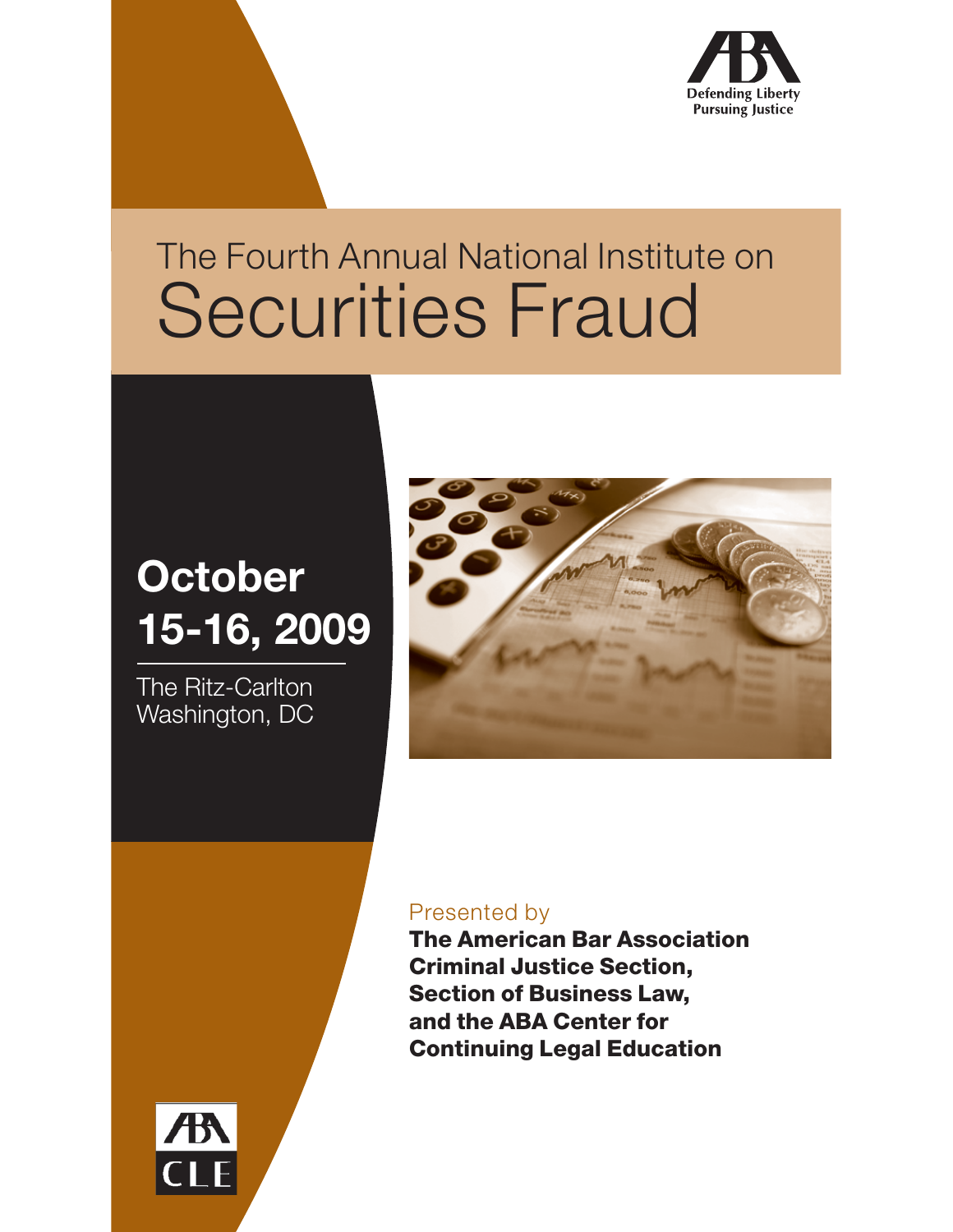## The Fourth Annual National Institute on Securities Fraud

#### October 15-16, 2009 | The Ritz-Carlton | Washington, DC

**For more information about this National Institute, the ABA, the ABA Criminal Justice Section, Section of Business Law, and/or ABA-CLE, phone ABA Member Services at 800.285.2221 or visit our Web site at www.abacle.org.**

## Program Description

The end of 2008 and beginning of 2009 saw the financial markets collapse and administration change hands. Ponzi schemes are back, the FCPA is still hot, good old fashioned financial fraud seems unending, and the drumbeat for more prosecutions, stricter enforcement and stiffer penalties has never been louder. In response, the new teams at DOJ and SEC are already demonstrating renewed vigor and gearing up for aggressive enforcement in an effort to restore investor confidence.

By attending this program, you will gain valuable insights from the very best in the profession: judges, prosecutors, regulators, academics, compliance officers, and defense counsel. Top officials and luminaries from the SEC, DOJ, law schools, corporations, and top-tier law firms will share their insights concerning a multitude of important subjects. Find out what to expect next and how to prepare for these new developments in the ever present, headline-making area of securities fraud.

This educational and professional forum sponsored by the Securities Fraud National Institute Planning Committee, in cooperation with the Criminal Justice Section White Collar Crime Committee and the Section of Business Law, will provide you the opportunity to discuss the legal and ethical issues that arise in securities fraud matters in both plenary and break out sessions.

## Planning Committee

**Thomas A. Hanusik,** Partner, *Crowell & Moring, LLP,* Washington, DC **Philip H. Hilder,** Partner, *Hilder & Associates, PC,* Houston, TX **Michael E. Clark,** Partner, *Hamel Bowers & Clark L.L.P.,* Houston, TX **Marvin G. Pickholz,** Partner, *Duane Morris LLP,* New York

### Program Faculty

#### **Bruce Baird**

Partner *Covington & Burling LLP* Washington, DC

#### **Jonathan R. Barr**

*Baker Hostetler* District of Columbia Washington, DC

#### **Sean M. Berkowitz**

Partner *Latham & Watkins LLP* Chicago, IL

#### **Tom Biolsi**

Regional Director, New York Regional Office *U.S. Securities and Exchange Commission* New York, NY

#### **David Blass**

Special Counsel *Wilkie Farr & Gallagher LLP* Washington, DC

#### **Bradley J. Bondi**

Counsel to SEC Commissioner *U.S. Securities and Exchange Commission* Washington, DC

#### **Lanny A. Breuer**

Assistant Attorney General *U.S. Department of Justice* Washington, DC

#### **Leslie R. Caldwell**

**Partner** *Morgan, Lewis & Bockius LLP* New York, NY

#### **John Carney**

Partner *Baker Hostetler* New York, NY

#### **Bruce Carton**

Editor, *Securities Docket,*  Columnist, *Compliance Week* Washington, DC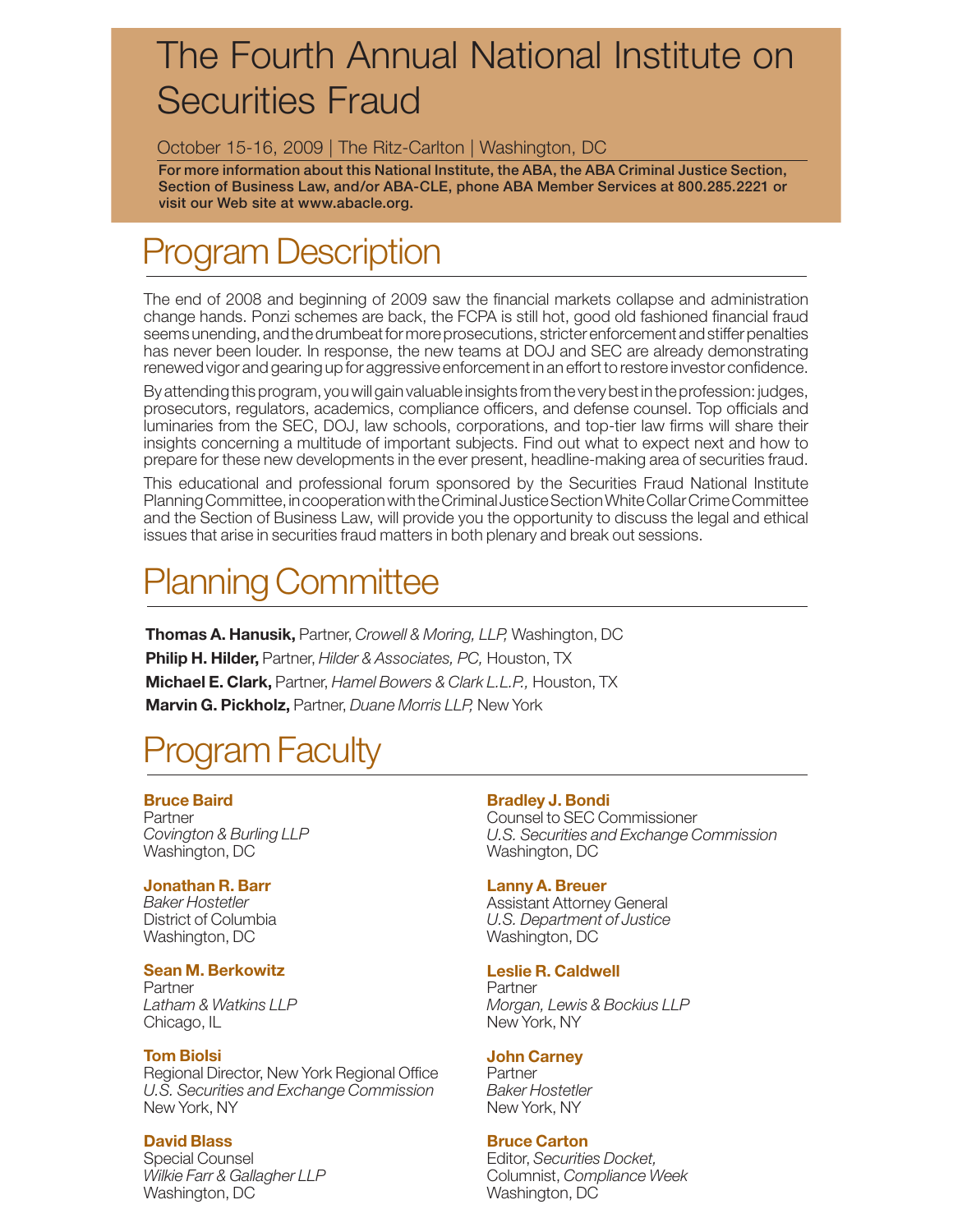## Program Faculty

#### **Michael E. Clark**

Partner *Hamel Bowers & Clark L.L.P.* Houston, TX

#### **Peter B. Clark**

Partner *Cadwalader, Wickersham & Taft LLP* Washington, DC

#### **Michael A. Collora**

Partner *Dwyer & Collora LLP* Boston, MA

#### **Colleen A. Conry**

Partner *Ropes & Gray LLP* Washington, DC

#### **James L. Cooper**

Partner *Arnold & Porter LLP* Washington, DC

#### **Michael S. Dry**

Assistant U.S. Attorney *U.S. Attorney's Office, Eastern District of Virginia* Richmond, VA

#### **J. Kevin Edmundson**

Assistant Regional Director *U.S. Securities and Exchange Commission* Ft. Worth, TX

#### **Christine C. Ewell**

Assistant U.S. Attorney Chief, Criminal Division *U.S. Attorney's Office, Central District of California* Los Angeles, CA

#### **Gregory G. Faragasso**

Assistant Director *U.S. Securities and Exchange Commission* Washington, DC

#### **Scott W. Friestad**

Deputy Director, Division of Enforcement *U.S. Securities and Exchange Commission* Washington, DC

#### **Thomas O. Gorman**

Partner, *Porter Wright Morris & Arthur LLP* Washington, DC

#### **David U. Gourevitch**

*Law Office of David U. Gourevitch, PC* New York, NY

#### **Elizabeth P. Gray**

Partner *Willkie Farr & Gallagher LLP* Washington, DC

#### **Robert Gray**

*ParenteRandolph Accountants and Consultants* Dallas, TX

#### **Thomas A. Hanusik**

Partner *Crowell & Moring LLP* Washington, DC

#### **Richard Haynes**

Senior Managing Director *FTI Consulting, Inc.* Washington, DC

#### **Philip H. Hilder**

Partner *Hilder & Associates, PC* Houston, TX

#### **Joshua R. Hochberg**

Partner *McKenna, Long & Aldridge LLP* Washington, DC

#### **Gerald Hodgkins**

Assistant Director, Division of Enforcement *U.S. Securities and Exchange Commission* Washington, DC

#### **John C. Hueston**

Partner *Irell & Manella LLP* Los Angeles, CA

#### **Ashish S. Joshi**

**Shareholder** *Lorandos & Associates* Ann Arbor, MI

#### **Robert B. Kaplan**

Assistant Director, Division of Enforcement *U.S. Securities and Exchange Commission* Washington, DC

#### **Robert Khuzami**

Director, Division of Enforcement *U.S. Securities and Exchange Commission* Washington, DC

#### **David L. Kornblau**

Partner *Covington & Burling LLP* New York, NY

#### **Steven Korotash**

Associate Regional Director, Division of Enforcement *U.S. Securities and Exchange Commission* Fort Worth, TX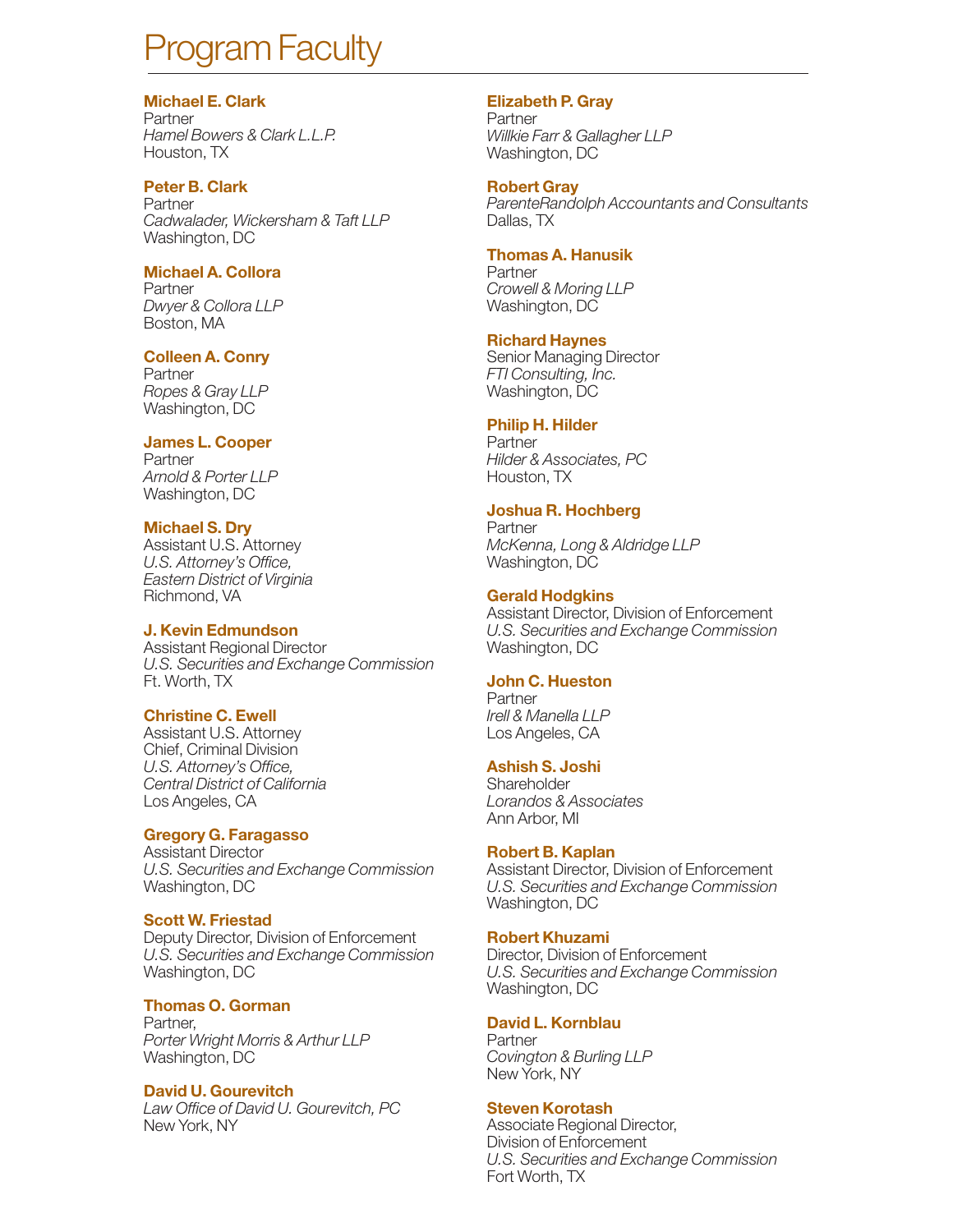## ogram Faculty

#### **Janet I. Levine**

Partner *Crowell & Moring LLP* Los Angeles, CA

#### **Joshua E. Levine**

Senior Vice President and Counsel *Citigroup Global Markets, Inc.* New York, NY

#### **Michael N. Levy**

Partner *Bingham McCutchen LLP* Washington, DC

#### **Gary S. Lincenberg**

**Principal** *Bird, Marella, Boxer, Wolpert, Nessim, Drooks & Lincenberg PC* Los Angeles, CA

#### **Raymond Lohier**

Assistant U.S. Attorney and Chief, Securities Fraud Unit *U.S. Attorney's Office, Southern District of New York* New York, NY

#### **William B. Mateja**

**Principal** *Fish & Richardson P.C.* Dallas, TX

#### **Glen S. McGorty**

Assistant U.S. Attorney *U.S. Attorney's Office, Southern District of New York* New York, NY

#### **Kelly McKinnon**

Partner *Gowlings Lafleur Henderson LLP* Toronto, Canada

#### **Luis Mejia**

Chief Litigation Counsel Enforcement Trial Unit *U.S. Securities and Exchange Commission* Washington, DC

#### **Mark F. Mendelsohn**

Deputy Chief, Fraud Section Criminal Division *U.S. Department of Justice* Washington, DC

#### **Manish K. Mital**

General Counsel, Managing Director *Halcyon Asset Management LLC* New York, NY

#### **Claudius Modesti**

Director, Division of Enforcement and Investigations *Public Company Accounting Oversight Board* Washington, DC

#### **James H. Mutchnik, P.C.**

Partner *Kirkland & Ellis LLP* Chicago, IL

#### **Daniel A. Nathan**

Vice-President and Director of Regional **Enforcement** *Financial Industry Regulatory Authority* Washington, DC

#### **R. Daniel O'Connor**

**Counsel** *Ropes & Gray LLP* Boston, MA

#### **George B. Parizek**

Enforcement Division *U.S. Securities and Exchange Commission* Washington, DC

#### **Pamela J. Parizek**

**Director** *KPMG LLP* Washington, DC

#### **Steven R. Peikin**

**Partner** *Sullivan & Cromwell LLP* New York, NY

#### **Paul Pelletier**

Principal Deputy Chief, Fraud Section *U.S. Securities and Exchange Commission* Washington, DC

#### **Marvin G. Pickholz**

Partner *Duane Morris LLP* New York, NY

#### **Saul M. Pilchen**

**Partner** *Skadden, Arps, Slate, Meagher & Flom LLP* Washington, DC

#### **Professor Ellen S. Podgor**

*Stetson University College of Law* Gulfport, FL

#### **Robert W. Pommer, III**

Partner *Kirkland & Ellis LLP* Washington, DC

#### **Jane Raskin**

Partner *Raskin & Raskin* Miami, FL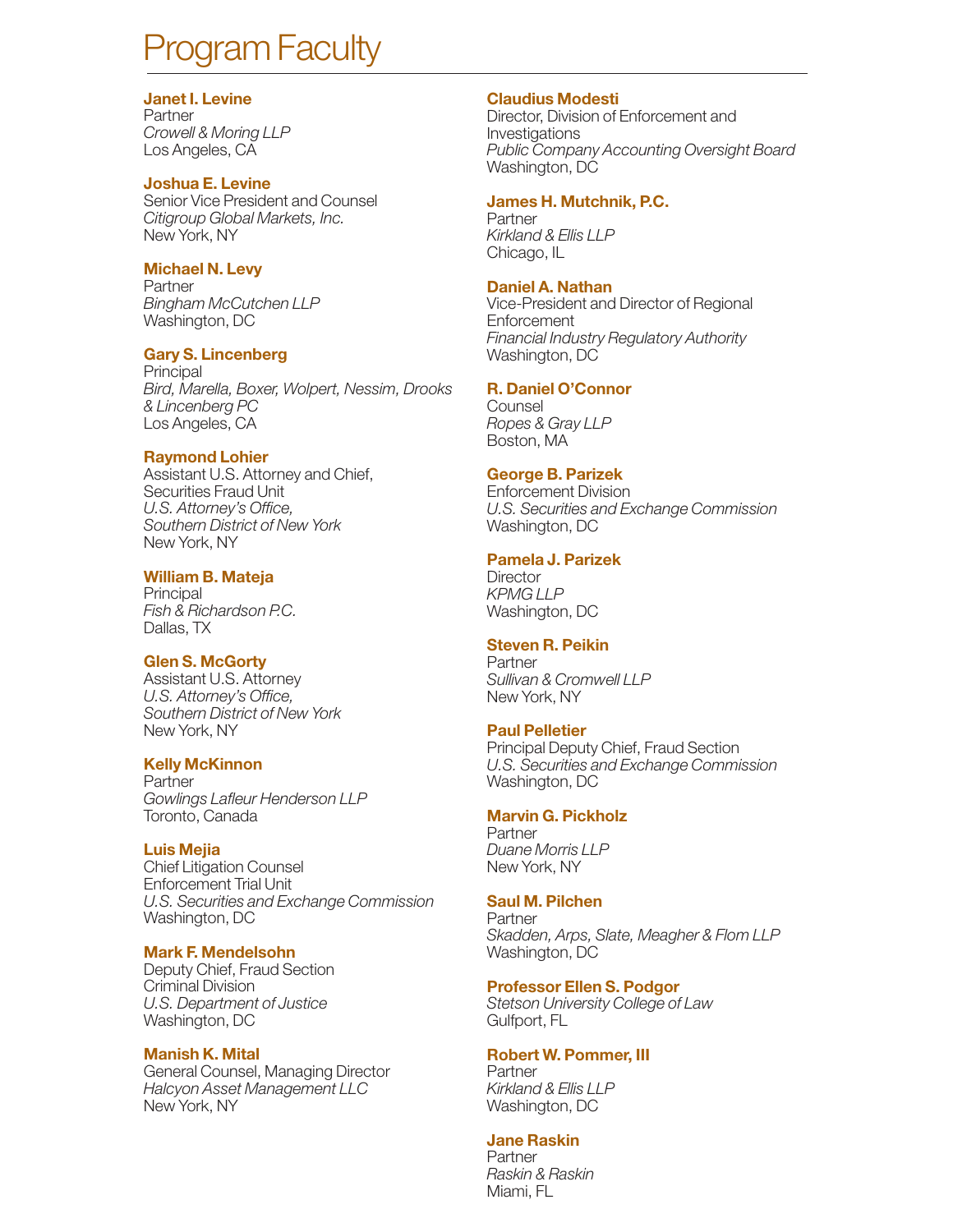## ogram Faculty

#### **Lorin L. Reisner**

Deputy Director, Division of Enforcement *U.S. Securities and Exchange Commission* Washington, DC

#### **C.E. Rhodes, Jr.**

*Baker Hughes Incorporated* Houston, TX

#### **Walter G. Ricciardi**

Partner *Paul, Weiss, Rifkind, Wharton & Garrison LLP*  New York, NY

#### **David Rosenfeld**

Associate Regional Director, Northeast Regional Office *U.S. Securities and Exchange Commission* New York, NY

#### **Jeffrey H. Rutherford**

Partner *Crowell & Moring LLP* Los Angeles, CA

#### **Russell G. Ryan**

Partner *King & Spaulding LLP*  Washington, DC

#### **Honorable Amy St. Eve**

U.S. District Judge *Northern District of Illinois* Chicago, IL

#### **Cheryl Scarboro**

Associate Director, Division of Enforcement *U.S. Securities and Exchange Commission* Washington, DC

#### **David Z. Seide**

Partner *Curtis, Mallet-Prevost, Colt & Mosle LLP* Washington, DC

#### **Richard C. Smith**

Partner *Fulbright & Jaworski L.L.P.* Washington, DC

#### **Gil M. Soffer**

Partner *Katten Muchin Rosenman LLP* Chicago, IL

#### **William J. Stuckwisch**

Senior Counsel to the Assistant Attorney General, Criminal Division *U.S. Department of Justice* Washington, DC

#### **Brian A. Sun**

Partner *Jones Day* Los Angeles, CA

#### **Robert W. Tarun**

Partner *Baker & McKenzie LLP* San Francisco, CA

#### **Jonathan R. Tuttle**

Partner *Debevoise & Plimpton LLP* Washington, DC

#### **Steven A. Tyrrell**

Fraud Section Chief *U.S. Department of Justice* Washington, DC

#### **Philip Urofsky**

**Partner** *Shearman & Sterling LLP* Washington, DC

#### **F. Joseph Warin**

Partner *Gibson, Dunn & Crutcher LLP* Washington, DC

#### **David K. Willingham**

Partner *Caldwell Leslie & Proctor, PC* Los Angeles, CA

#### **Daniel L. Zelenko**

Partner *Crowell & Moring LLP* New York, NY

#### **David Zinn**

**Partner** *Williams & Connolly LLP* Washington, DC

#### **FEATURING**

**Department of Justice Assistant Attorney General Lanny A. Breuer** 

#### **and**

**U.S. Securities and Exchange Enforcement Director Robert Khuzami**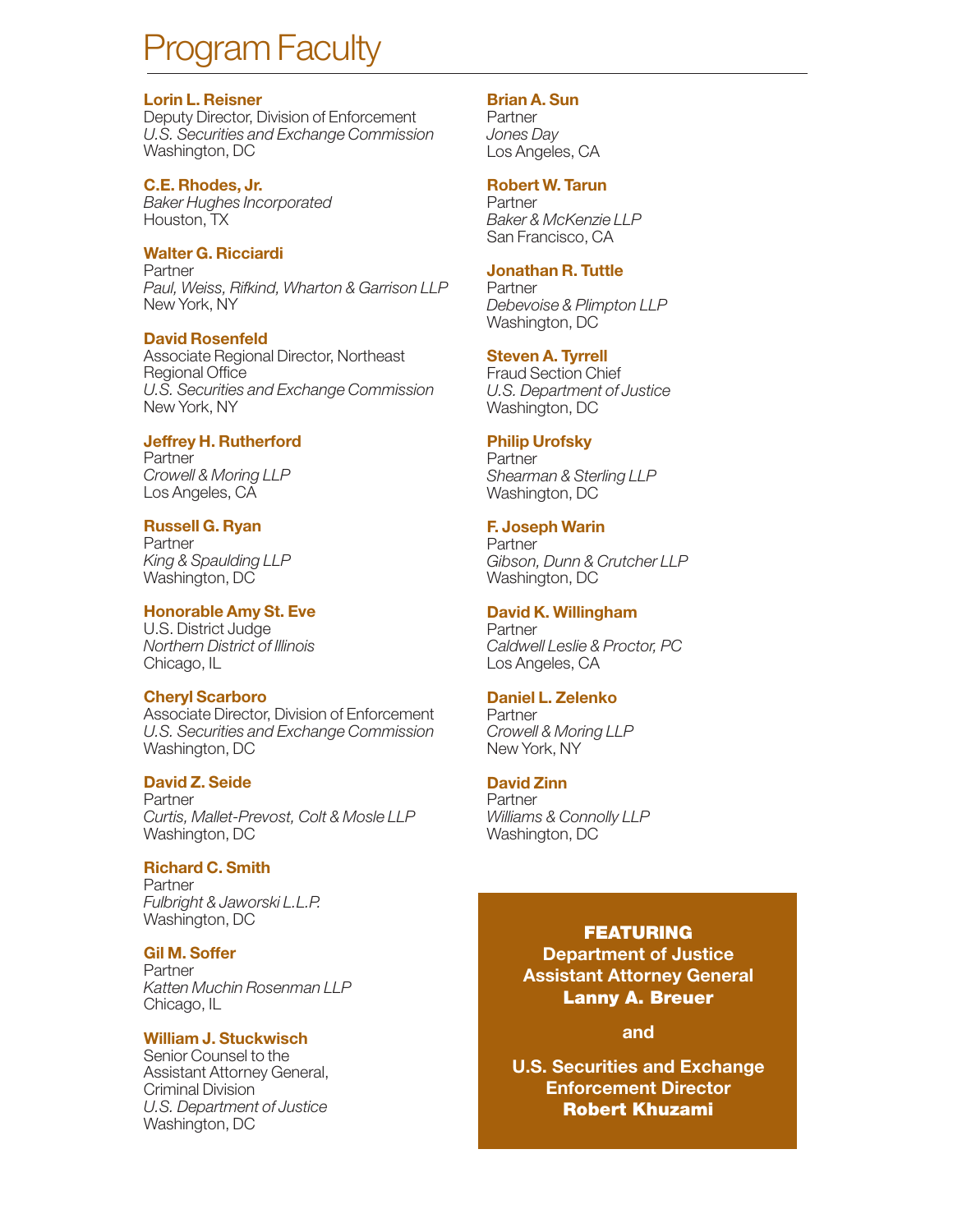## Program Agenda

### **Day One** ■ Thursday ■ October 15, 2009

| 7:30 a.m.     | <b>Registration</b>                                                                                                                                                                                                                                                                                                                                                                                                                                                                                                  |                                                                 |                                                                           |
|---------------|----------------------------------------------------------------------------------------------------------------------------------------------------------------------------------------------------------------------------------------------------------------------------------------------------------------------------------------------------------------------------------------------------------------------------------------------------------------------------------------------------------------------|-----------------------------------------------------------------|---------------------------------------------------------------------------|
| 8:45 a.m.     | <b>Opening Remarks</b>                                                                                                                                                                                                                                                                                                                                                                                                                                                                                               |                                                                 |                                                                           |
| 9:00 a.m.     | <b>Plenary Session</b>                                                                                                                                                                                                                                                                                                                                                                                                                                                                                               |                                                                 |                                                                           |
|               | Developments, Trends and Expectations in Securities Fraud Investigations<br>and Prosecutions: Listen and learn as this panel of SEC and DOJ insiders and<br>practitioners outlines what to expect on the regulatory, criminal and legislative fronts<br>in the coming year.                                                                                                                                                                                                                                          |                                                                 |                                                                           |
|               | Moderator:                                                                                                                                                                                                                                                                                                                                                                                                                                                                                                           | Thomas A. Hanusik<br><b>Bruce Baird</b><br>Lanny A. Breuer      | Leslie R. Caldwell<br>Robert Khuzami                                      |
| 10:00 a.m.    |                                                                                                                                                                                                                                                                                                                                                                                                                                                                                                                      | <b>Break - Sponsored by Navigant Consulting, Inc.</b>           |                                                                           |
| $10:15$ a.m.  | <b>Breakout Session I</b>                                                                                                                                                                                                                                                                                                                                                                                                                                                                                            |                                                                 |                                                                           |
|               |                                                                                                                                                                                                                                                                                                                                                                                                                                                                                                                      | A. RESERVE ACCOUNTING CASES - THEY'RE BACK                      |                                                                           |
|               | Call it a cookie jar, call it a kitty, call it what you will. The temptation to manage<br>the numbers by creating and later dipping into a reserve seems ever present and<br>always provides good fodder for SEC enforcement actions and DOJ prosecutions.<br>Is history just repeating itself or have new methods emerged to avoid detection?<br>Explore the latest trends in reserve manipulation with a panel of SEC, DOJ and<br>defense practitioners who have prosecuted and defended all manner of such cases. |                                                                 |                                                                           |
|               | Moderator:                                                                                                                                                                                                                                                                                                                                                                                                                                                                                                           | Pamela J. Parizek<br>Gregory G. Faragasso<br>Glen S. McGorty    | Robert W. Pommer, III<br>Russell G. Ryan                                  |
|               | <b>B. EXTRATERRITORIAL JURISDICTION/VENUE OVER COMPANIES</b><br><b>AND INDIVIDUALS</b>                                                                                                                                                                                                                                                                                                                                                                                                                               |                                                                 |                                                                           |
|               | Just how far does the jurisdiction of the United States reach? And how far should<br>it? Is it different for companies than for individuals? For publicly traded v. privately<br>held companies? For U.S. citizens v. foreign nationals? And how do you explain<br>to an overseas client that he is being charged with violating a U.S. law that he<br>never even heard of? Learn different perspectives from a panel of government and<br>private practitioners, from the U.S. and abroad.                          |                                                                 |                                                                           |
|               | Moderator:                                                                                                                                                                                                                                                                                                                                                                                                                                                                                                           | Jonathan R. Barr<br>Joshua R. Hochberg<br><b>Kelly McKinnon</b> | <b>Cheryl Scarboro</b><br>William J. Stuckwisch                           |
| 11:15a.m.     | <b>Break</b>                                                                                                                                                                                                                                                                                                                                                                                                                                                                                                         |                                                                 |                                                                           |
| 11:30 a.m.    | <b>Breakout Session II</b>                                                                                                                                                                                                                                                                                                                                                                                                                                                                                           |                                                                 |                                                                           |
| <b>ETHICS</b> | A. THE GOVERNMENT'S "NEW" POLICIES ON PRIVILEGE: PLUS ÇA<br><b>CHANGE, PLUS C'EST LA MÊME CHOSE</b>                                                                                                                                                                                                                                                                                                                                                                                                                  |                                                                 |                                                                           |
|               |                                                                                                                                                                                                                                                                                                                                                                                                                                                                                                                      |                                                                 | lust when you could soy "Holder Thompson McNulty" three times fast former |

 Just when you could say "Holder-Thompson-McNulty" three times fast, former Deputy Attorney General Mark Filip issued another version of the second most controversial memo at DOJ in the past ten years. The SEC is still grappling with its own iterations of the Seaboard Report, Statement on Financial Penalties and Enforcement Manual. Do any of these "new" policies impose additional ethical obligations on the government lawyers? Is there true accountability for those who stray? What about the defense bar? Are there ethical limits on charges of prosecutorial misconduct that these ever changing guidelines seem to inspire? Are there ethical implications for advising clients when the landscape changes almost annually? Learn from those who know what the latest iterations of these policies mean for you and your clients, as well as additional changes that may be in the pipeline.

**Moderator:** Richard C. Smith Bradley J. Bondi Michael N. Levy James L. Cooper Steven Tyrrell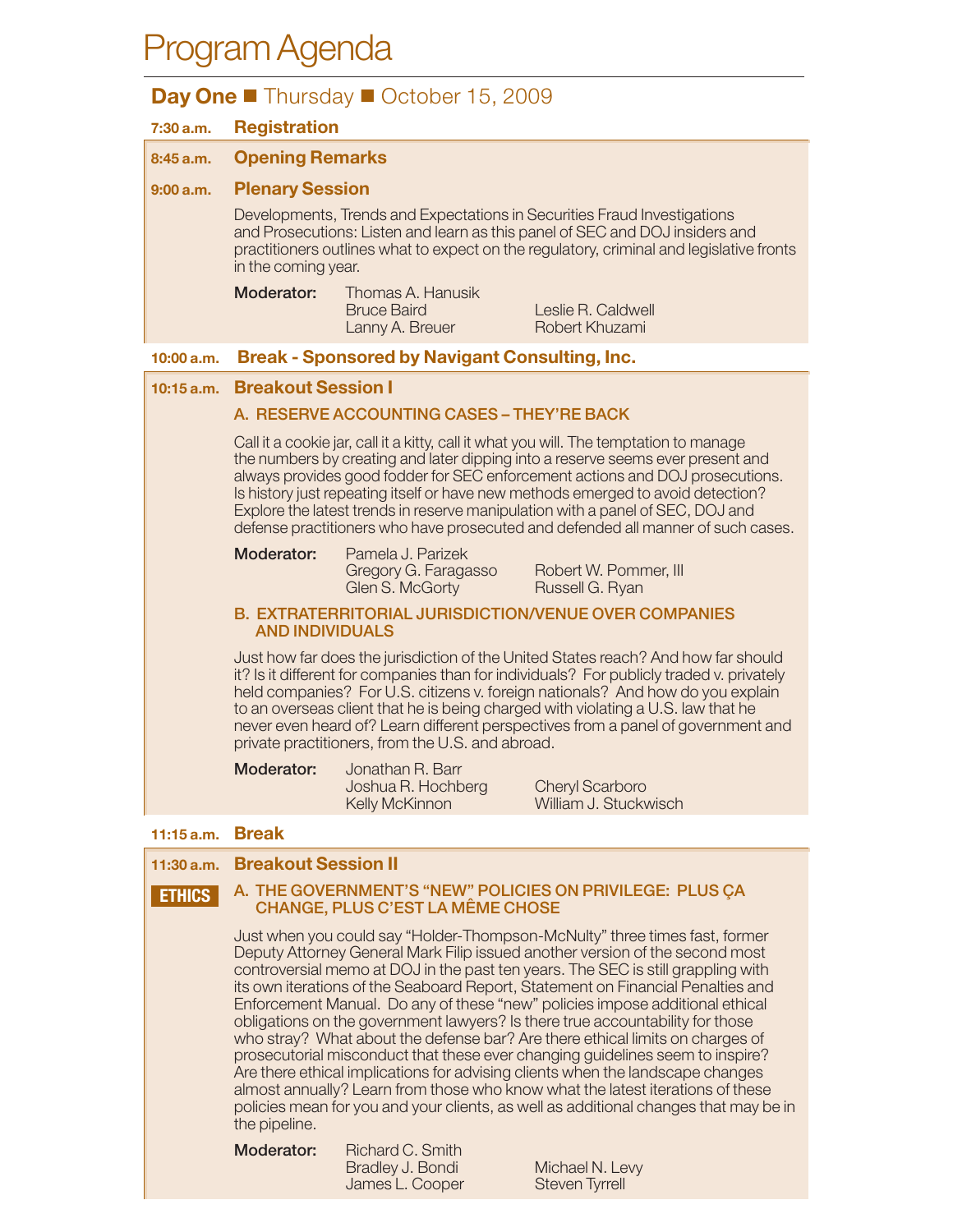#### **B. INTERNAL CONTROLS AND REMEDIAL MEASURES: WHAT IS THE GOVERNMENT'S ROLE?**

 Publicly traded companies are required to maintain a "system of internal accounting controls" and they are expected to implement appropriate "remedial measures" when things go awry. But what is the government's role in determining the adequacy of a company's internal controls? Its role in deciding whether certain remedial measures – usually involving separation from key personnel – are necessary? Or whether those results are in the best interest of shareholders? How far can the government go in imposing its views?

 **Moderator:** Michael E. Clark David U. Gourevitch

Colleen A. Conry Robert Gray<br>David U. Gourevitch Gerald Hodgkins

#### **12:30 p.m. Luncheon Keynote Address**

(Speaker to be announced)

| 1:45 p.m. | <b>Breakout Session III</b>                                                                                                                                                                                                                                                                                                                                                                                                                                                                                            |                                                                   |                                              |
|-----------|------------------------------------------------------------------------------------------------------------------------------------------------------------------------------------------------------------------------------------------------------------------------------------------------------------------------------------------------------------------------------------------------------------------------------------------------------------------------------------------------------------------------|-------------------------------------------------------------------|----------------------------------------------|
|           | A. ANATOMY OF A PONZI SCHEME: FROM INITIATION TO DETECTION                                                                                                                                                                                                                                                                                                                                                                                                                                                             |                                                                   |                                              |
|           | Bernie Madoff pleaded guilty and received a 150-year sentence. Sir Alan<br>Stanford is insisting he will fight to the end, despite deplorable conditions in jail.<br>Both were alleged to have run the largest Ponzi schemes in history for a long<br>time. Learn from this group of experts how Ponzi schemes begin, how they fall<br>apart and, most importantly, how the people who run them get prosecuted.                                                                                                        |                                                                   |                                              |
|           | Moderator:                                                                                                                                                                                                                                                                                                                                                                                                                                                                                                             | Steven R. Peikin<br>J. Kevin Edmundson<br><b>Paul Pelletier</b>   | F. Joseph Warin                              |
|           | <b>B. IS EVERYTHING CRIMINAL? WHAT EVER HAPPENED TO</b><br><b>REGULATORY VIOLATIONS?</b>                                                                                                                                                                                                                                                                                                                                                                                                                               |                                                                   |                                              |
|           | In an age where the SEC and FINRA police the securities markets with ever<br>increasing vigilance, the number of criminal securities fraud prosecutions is still<br>on the rise. Are there any pure regulatory violations left? Does the DOJ ever<br>decline to prosecute when it has jurisdiction in the wake of an SEC or FINRA<br>settlement that it considers appropriate? If so, when? Learn how to keep things<br>civil from this panel of experts who have prosecuted and defended all varieties of<br>charges. |                                                                   |                                              |
|           | Moderator:                                                                                                                                                                                                                                                                                                                                                                                                                                                                                                             | Saul M. Pilchen<br>Joshua E. Levine<br>Luis Mejia                 | Daniel A. Nathan<br>David Zinn               |
| 2:45 p.m. | <b>Break</b>                                                                                                                                                                                                                                                                                                                                                                                                                                                                                                           |                                                                   |                                              |
| 3:00 p.m. | <b>Breakout Session IV</b>                                                                                                                                                                                                                                                                                                                                                                                                                                                                                             |                                                                   |                                              |
|           | A. THE ROLE OF AUDITORS: IS INDEPENDENCE MUTUALLY EXCLUSIVE<br><b>FROM A CLIENT RELATIONSHIP?</b>                                                                                                                                                                                                                                                                                                                                                                                                                      |                                                                   |                                              |
|           | The fact that Sarbanes-Oxley changed the dynamic between auditors and their<br>clients is a given, just how much is less clear. Learn from this panel of experts<br>on both sides of the table just how much that relationship has changed as they<br>explore the role of the auditor, the meaning of "pressure" and the expectations for<br>an "independent" audit.                                                                                                                                                   |                                                                   |                                              |
|           | Moderator:                                                                                                                                                                                                                                                                                                                                                                                                                                                                                                             | R. Daniel O'Connor<br><b>John Carney</b><br><b>Richard Haynes</b> | David L. Kornblau<br><b>Claudius Modesti</b> |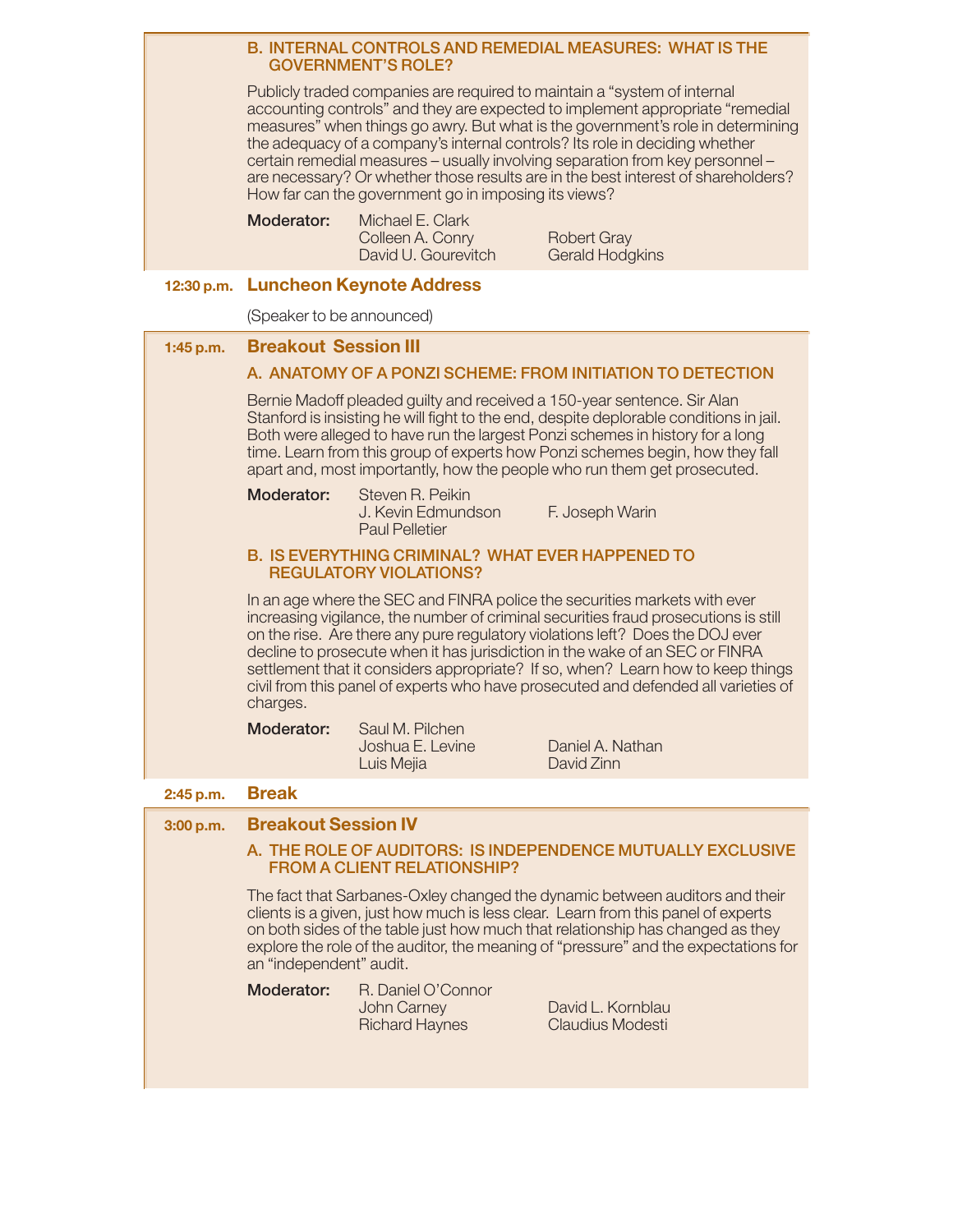#### **B. HEDGE FUND REGULATION – IS IT INEVITABLE? DOES IT ALREADY EXIST?**

 Are hedge funds responsible for the collapse of the financial markets? Did anyone really believe that they were? Should they have to pay the price for the misdeeds of Bernie Madoff and others? Will that approach solve anything or will it just make it more expensive to invest? Learn from this panel of expert practitioners with different perspectives — in-house at a hedge fund, SEC enforcement and investment management and the defense bar — what has changed, what is likely to change and what might change when it comes to hedge fund regulation and enforcement.

| Moderator: | Daniel L. Zelenko |  |
|------------|-------------------|--|
|            | <b>Tom Biolsi</b> |  |
|            | Robert B. Kaplan  |  |

Aanish K. Mital Valter G. Ricciardi

#### **4:00 p.m. Break**

**4:15 p.m. Breakout Session V**

#### **A. INSIDER TRADING KNOWS NO BOUNDS: WHAT THEORY WILL THEY COME UP WITH NEXT?**

 As it stands now, a hacker in the Ukraine cannot trade on inside information obtained from the U.S. if he was deceptive in getting access to it, but the 5%+ investor in Texas (who might also own a pro basketball team) can as long as he never promised not to? Do these cases make sense? Is there now a split in the circuits? Is a fiduciary duty required everywhere except the Second Circuit? Learn from experts in the field what the latest theories of prosecution are for insider trading cases, which defenses are effective, and which are not.

| Moderator: | William B. Mateja  |  |  |
|------------|--------------------|--|--|
|            | Michael A. Collora |  |  |
|            | $MichodC$ $Dni$    |  |  |

Scott W. Friestad Michael S. Dry George B. Parizek

#### **B. PAY TO PLAY**

 It used to be that pay to play involved a corrupt politician and some bond work or maybe a government contract for a new building. And sometimes it still does. But now, the SEC is proposing rules to curtail "pay to play" practices by investment advisers who want to manage money for state and local governments. Both the SEC and DOJ are becoming ever more vigilant in prosecuting those who "pay to play" and those who get "paid." Explore the latest series of prosecutions and rule proposals with this panel of experienced counsel in the "pay to play" arena.

| Moderator: | Elizabeth P. Gray              |                                              |
|------------|--------------------------------|----------------------------------------------|
|            | David Blass<br>David Rosenfeld | Jeffrey H. Rutherford<br>David K. Willingham |

**5:15 p.m. Adjourn**

#### **5:15 p.m. Reception - Sponsored in part by KPMG**

#### Day Two **F**riday October 16, 2009

| 9:00 a.m. Plenary Session                                                                                                                                                                                                                                                                                                                                                                                                                                                                            |                                                                              |                                    |  |
|------------------------------------------------------------------------------------------------------------------------------------------------------------------------------------------------------------------------------------------------------------------------------------------------------------------------------------------------------------------------------------------------------------------------------------------------------------------------------------------------------|------------------------------------------------------------------------------|------------------------------------|--|
| The FCPA: It's Not Just Another Four Letter Word: Record breaking settlements<br>with Siemens and KBR. There is a surge in the number of individuals, both domestic<br>and foreign, being investigated and prosecuted. Come hear what prosecutors,<br>in house counsel and defense lawyers who deal with the FCPA have to say<br>concerning these cases and the ones in the pipeline, and on issues ranging from the<br>challenges of obtaining evidence abroad (even from clients!) to extradition. |                                                                              |                                    |  |
| Moderator:                                                                                                                                                                                                                                                                                                                                                                                                                                                                                           | Philip H. Hilder<br>Peter B. Clark<br>Stephen Korotash<br>Mark F. Mendelsohn | C.E. Rhodes, Jr<br>Robert W. Tarun |  |
|                                                                                                                                                                                                                                                                                                                                                                                                                                                                                                      |                                                                              |                                    |  |

**10:00 a.m. Break**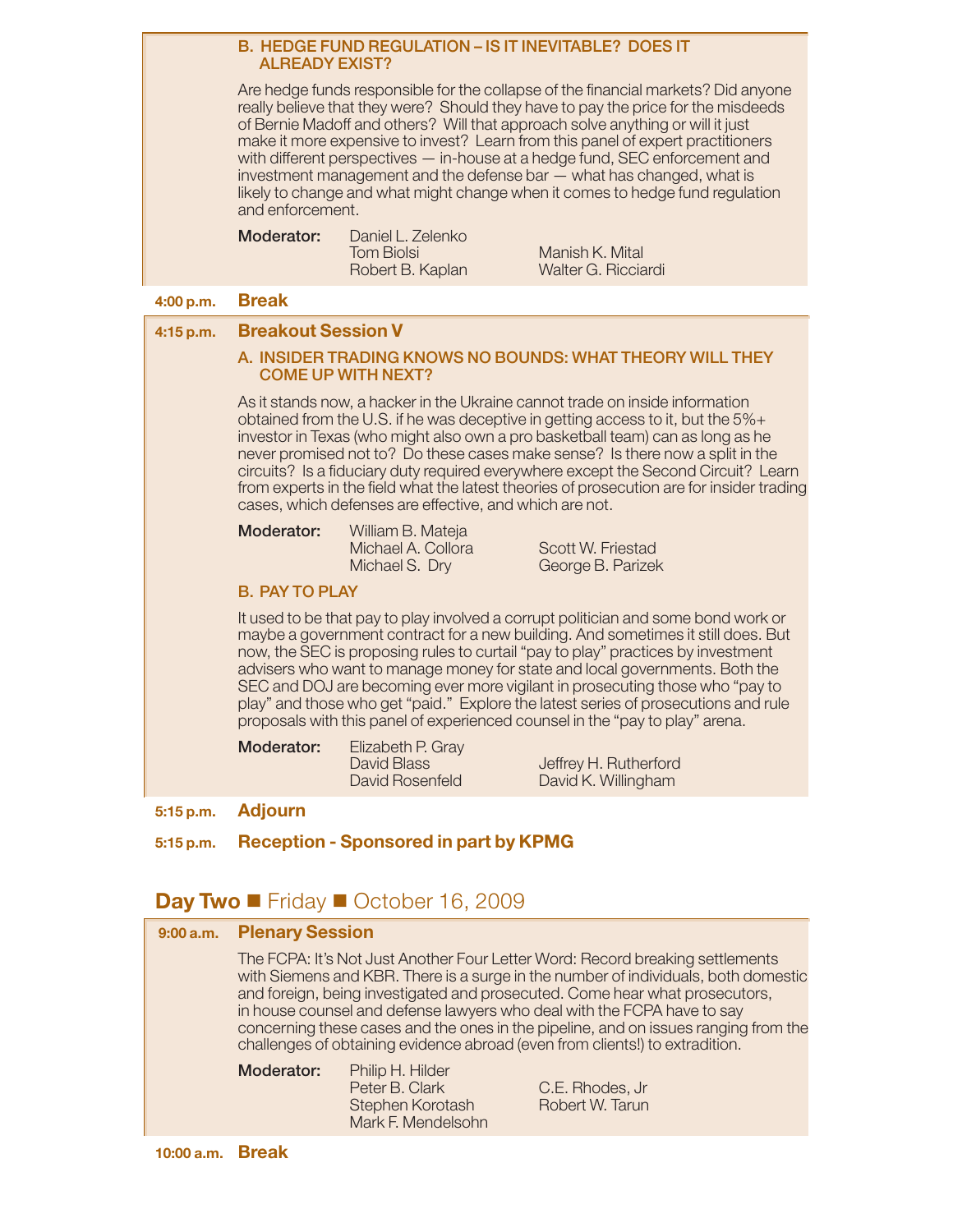

resulted in sentences between 1 and 10 years in the same year. What are the ethical requirements for defense lawyers and prosecutors at the sentencing stage? Do judges have an ethical obligation to maintain some consistency in how sentences are applied from one district to another? Within the same district? Learn from the best as this panel, moderated by a federal judge, explores these issues and more.

**Moderator:** Honorable Amy St. Eve

Christine C. Ewell Gil M. Soffer James Mutchnik Brian A. Sun

#### **B.PRACTICAL ADVICE FOR DEFENDING A SECURITIES FRAUD PROSECUTION OR ENFORCEMENT ACTION**

 Trials, trials, trials. Everyone wants trials. But securities fraud criminal prosecutions and enforcement present complications and hurdles that other cases do not. Explore the factors that differentiate securities fraud cases from others, including the complexity of the underlying transactions, the need for and role of outside experts, evidentiary issues and affirmative defenses that work (and those that do not!).

 **Moderator:** Sean M. Berkowitz Gary S. Lincenberg

John C. Hueston Lorin L. Reisner Janet I. Levine **Jane Raskin** 

#### **12:30 p.m. Conference Concludes**

## UNABLE TO ATTEND?



#### **See registration and order form for course materials and audio CD from**

**this program.**

**For more information about this National Institute, the ABA, the ABA Criminal Justice Section, Section of Business Law, and/or ABA-CLE, phone ABA Member Services at 800.285.2221 or visit our Web site at www.abacle.org.**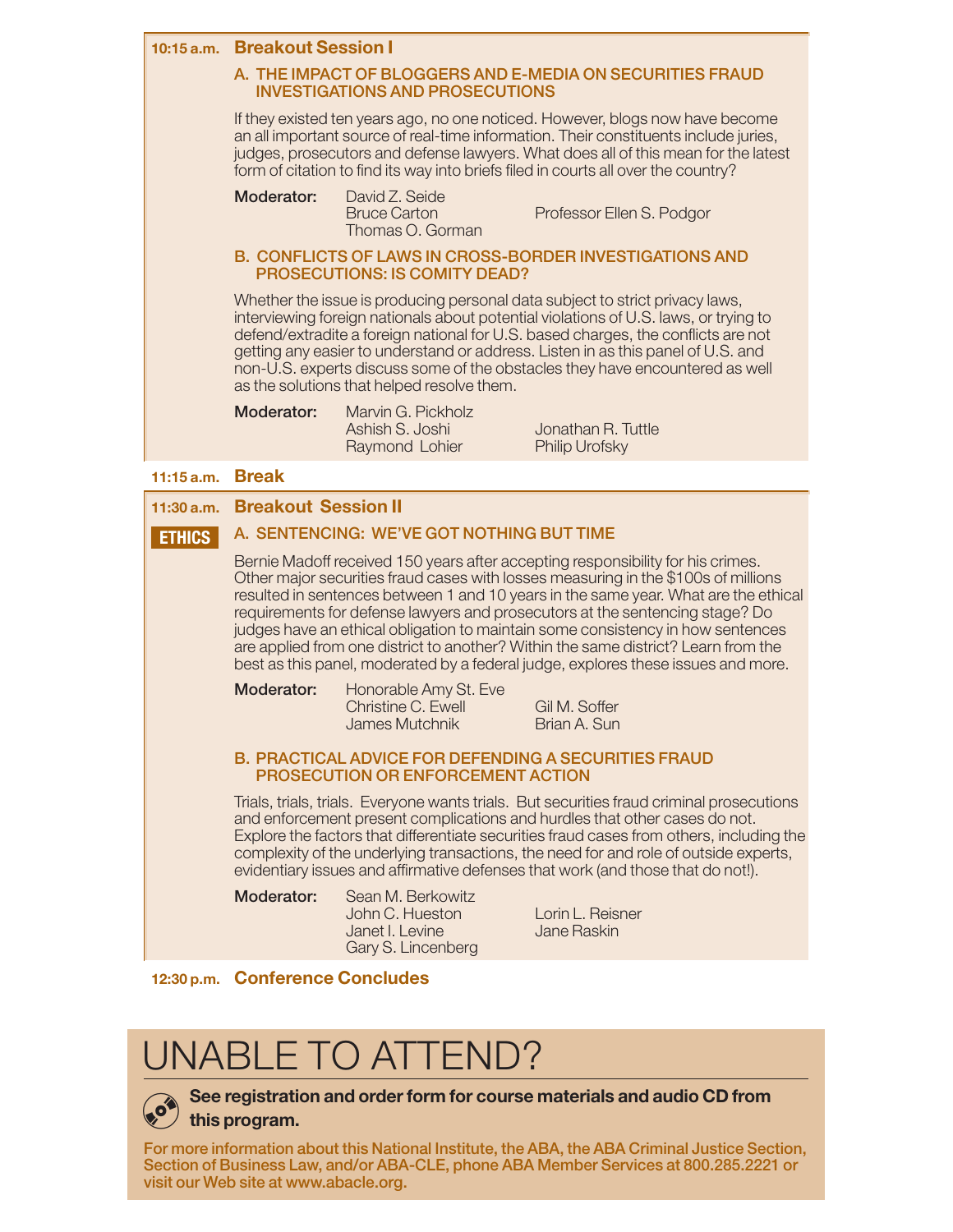## **Program Information**

#### **REGISTRATION FEES**

To register, or for additional information, call 800.285.2221 or 312.988.5522 or visit the ABA-CLE Web site at www.abacle.org/programs/n09sfr1.html.

- -**\$950** for the General Public
- -**\$825** for ABA Members *(\$125 Savings)*
- -**\$775** for Criminal Justice Section and Section of Business Law Members *(\$175 Savings)*
- **S350** for Government Employees

Every registrant will receive a copy of the informative course materials book that can be used as a comprehensive resource long after the program is held.

#### **GROUP AND OTHER DISCOUNTS**

Register three or more people at the same time to receive an additional \$50 reduction on each program tuition. Larger group discounts and special rates for full-time law students, academics and government employees also are available. Contact Earnestine Murphy at 312.988.6204.

#### **MCLE**

Mandatory continuing legal accreditation has been requested from all states that require continuing legal education. 9.25 hours of CLE credit have been requested from those states recognizing a 60-minute credit hour including 2.0 hours of Ethics and 11.1 hours of CLE credit have been requested from those states recognizing a 50-minute credit hours including 2.4 hours of ethics.

**For NY-licensed attorneys:** This transitional CLE program has been approved for all NY-licensed attorneys in accordance with the requirements of the New York State CLE Board of New York MCLE (9.50 total NY transitional MCLE credits including 2.00 hours of Ethics).

#### **SCHOLARSHIPS**

Scholarships to defray tuition expense for National Institutes are available upon application. Preference will be given to public interest lawyers, government lawyers, law professors and solo or small firm practitioners. For more information on scholarships go to www.abacle.org/scholarship.

#### **SERVICES FOR PERSONS WITH DISABILITIES**

If special arrangements are required, please contact Earnestine Murphy at 312.988.6204. Reasonable advance notice is requested.

#### **SPONSORSHIP OPPORTUNITIES**

For information on sponsorship opportunities, please contact Earnestine Murphy at 312.988.6204.

#### **CANCELLATIONS**

Cancellations received 5 business days or more before the program will receive a 100% refund, less a \$50 cancellation fee. No refunds will be provided for cancellations after that date; however, substitute registrants are welcome at any time. To cancel your registration or substitute another individual, please call the ABA Service Center at 800.285.2221 or fax your request to 312.988.5850. Registrants who do not cancel within the allotted time period and who do not attend the program will receive a copy of the program course materials after the program.

#### **PROGRAM CONFIRMATION**

Written confirmation of your registration will be sent to you upon receipt. Please bring it with you to the National Institute as proof of registration. If you do not receive the confirmation notice prior to the presentation, please call the ABA at least 24 hours in advance to confirm that your registration was received and the program is being held as scheduled.

#### **HOTEL INFORMATION**

The Ritz-Carlton, Washington, DC 1150 22nd Street, NW Washington, DC 20037 P. 202.835.0500 | F: 202.835.1588 Single/Double: \$339

All room rates are subject to city occupancy and sales tax. **Mention this ABA meeting to receive the special discounted rate.** 

#### **AIRLINE INFORMATION**

Discounted airfares are available from ABA Orbitz for Business including ABA negotiated discounts on American, United and Continental Airlines. To book online, go to www.abanet.org/travel click under the Orbitz for Business logo at the top of the page click on the appropriate link in the Self Paid Travel box. For assistance with online or offline reservations, call toll free 1.877.222.4185.

Discounts can also be negotiated directly from the carrier. American Airlines: Call 1.800.433.1790 code **20348**; United Airlines: Call 1.800.521.4041 code **578IG**; Continental: Call 1.800.468.7022 Z code **ZFD2** Agreement Code **BWRKNY**. Continental discounts also available at www.continental.com enter **ZEPBBQH95** in the "offer code box."

#### **STANDING COMMITTEE ON CONTINUING LEGAL EDUCATION**

Under the guidance of the Standing Committee on Continuing Legal Education, the Center for Continuing Legal Education administers and produces National Institutes, teleconferences, other technology-based offerings, and written course materials to assist lawyers with their continuing legal education efforts.

**David W. Hilgers,** Chair, *Brown McCarroll, L.L.P.*, Austin, TX

#### **ABA CENTER FOR CONTINUING LEGAL EDUCATION**

**Rick Vittenson,** Director **Earnestine Murphy,** Deputy Director of Programming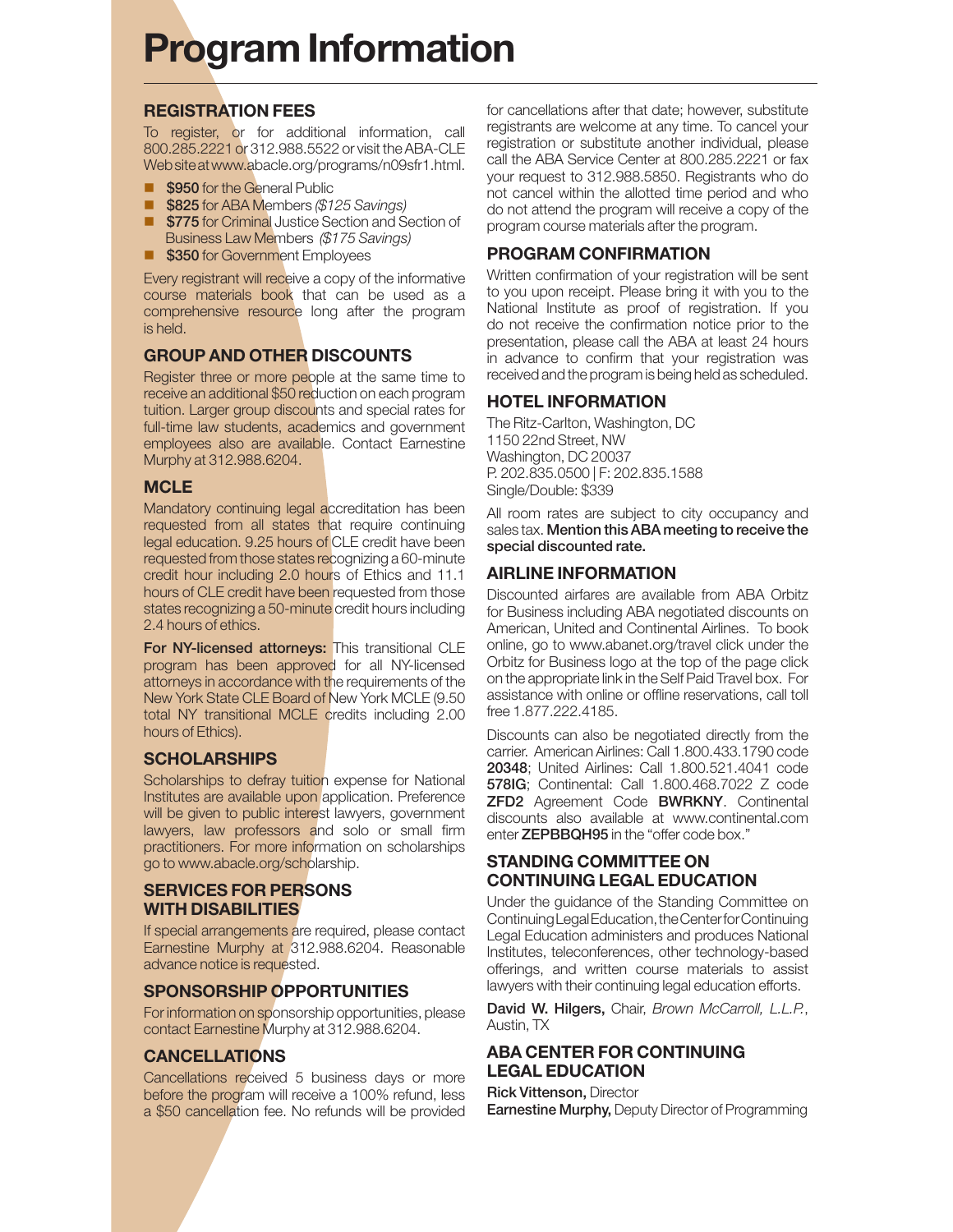## Registration and Order Form Fourth Annual National Institute on Securities Fraud

October 15-16, 2009 | The Ritz-Carlton | Washington, DC

#### **TUITION**

- □ \$950 for the General Public  $\Box$  \$825 for ABA Members (\$125 Savings) ABA # \_\_\_\_\_\_\_\_\_\_\_\_\_\_\_
- **□ \$775** for Criminal Justice Section and Section of Business Law Members (\$175 Savings)
- □ \$350 for Government Employees

#### Please check one workshop for each day and time slot.

#### BREAKOUT SESSION I **THURSDAY, 10:15 A.M.**

- $\Box$  A. RESERVE ACCOUNTING CASES THEY'RE BACK
- **D** B. EXTRATERRITORIAL JURISDICTION/VENUE OVER COMPANIES AND INDIVIDUALS

#### BREAKOUT SESSION II **THURSDAY, 11:30 A.M.**

- **□ A. THE GOVERNMENT'S "NEW" POLICIES ON**  PRIVILEGE: PLUS ÇA CHANGE, PLUS C'EST LA MÊME CHOSE **ETHICS**
- **□ B. INTERNAL CONTROLS AND REMEDIAL** MEASURES: WHAT IS THE GOVERNMENT'S ROLE?

#### BREAKOUT SESSION III **THURSDAY, 1:45 P.M.**

- $\Box$  A. ANATOMY OF A PONZI SCHEME: FROM INITIATION TO DETECTION
- $\Box$  B. IS EVERYTHING CRIMINAL? WHAT EVER HAPPENED TO REGULATORY VIOLATIONS?

#### BREAKOUT SESSION IV **THURSDAY, 3:00 P.M.**

- $\Box$  A. THE ROLE OF AUDITORS: IS INDEPENDENCE MUTUALLY EXCLUSIVE FROM A CLIENT RELATIONSHIP?
- $\Box$  B. HEDGE FUND REGULATION IS IT INEVITABLE? DOES IT ALREADY EXIST?

#### BREAKOUT SESSION V **Thursday, 4:15 P.M.**

- $\Box$  A. INSIDER TRADING KNOWS NO BOUNDS: WHAT THEORY WILL THEY COME UP WITH NEXT?
- $\Box$  B. PAY TO PLAY

#### BREAKOUT SESSION I Friday, 10:15 A.M.

- A. THE IMPACT OF BLOGGERS AND E-MEDIA ON SECURITIES FRAUD INVESTIGATIONS AND PROSECUTIONS
- **□** B. CONFLICTS OF LAWS IN CROSS-BORDER INVESTIGATIONS AND PROSECUTIONS – IS COMITY DEAD?

#### BREAKOUT SESSION II Friday, 11:30 A.M.

- A. SENTENCING: WE'VE GOT NOTHING BUT TIME **ETHICS**
- $\Box$  B. PRACTICAL ADVICE FOR DEFENDING A SECURITIES FRAUD PROSECUTION OR ENFORCEMENT ACTION

#### **ABA MEMBERSHIP**

 $\Box$  I am interested in becoming a member of the American Bar Association. Please send me information and membership forms.

#### **SECTION MEMBERSHIP MUST BE AN ABA MEMBER**

- $\Box$  Enroll me in the Criminal Justice Section Enclosed is a separate check for \$40
- **□** Enroll me in the Section of Business Law Enclosed is a separate check for \$55

#### **PRODUCT ORDER FORM**

#### **Order below or online at www.abaclecatalog.org**

- $\Box$  Send me the Audio CD Package (CDs and course materials—CEN09SFRC) available three weeks following the presentation for \$950 General Public, \$825 for ABA Members, \$775 for Criminal Justice Section and Section of Business Law Members, plus \$12.95 for domestic shipping and handling.
- $\Box$  Send me the **Course Materials (CEN09SFRB)** at the special prepublication price of \$225 for General Public, \$205 for ABA Members, \$185 for Criminal Justice Section and Section of Business Law Members, plus \$12.95 for domestic shipping and handling.

 Illinois residents, add 10.25% sales tax; District of Columbia residents, add 5.75% use tax. Price is subject to change after **10/16/09.**

#### **TO REGISTER AND ORDER:**

- Online: Visit our secured Web site at www.abacle.org/programs/n09sfr1.html (credit card only)
- Phone: 800.285.2221 or 312.988.5522 (credit card only)
- 具. **FAX: 312.988.5850** (credit card only)

#### must include

 $\Box$  MasterCard  $\Box$  VISA  $\Box$  American Express

Card No. \_\_\_\_\_\_\_\_\_\_\_\_\_\_\_\_\_\_\_\_\_ Exp. Date \_\_\_\_\_\_\_\_

Signature

(Cardholder Signature Required) (No P.O. Boxes Please)

#### $\vert$  =  $\vert$  or mail form and payment

(with your check payable to the American Bar Association or with VISA, MasterCard, or American Express information) to:

 The American Bar Association Financial Services Dept. CEN9SFR P.O. Box 109078 Chicago, IL 60654-7598